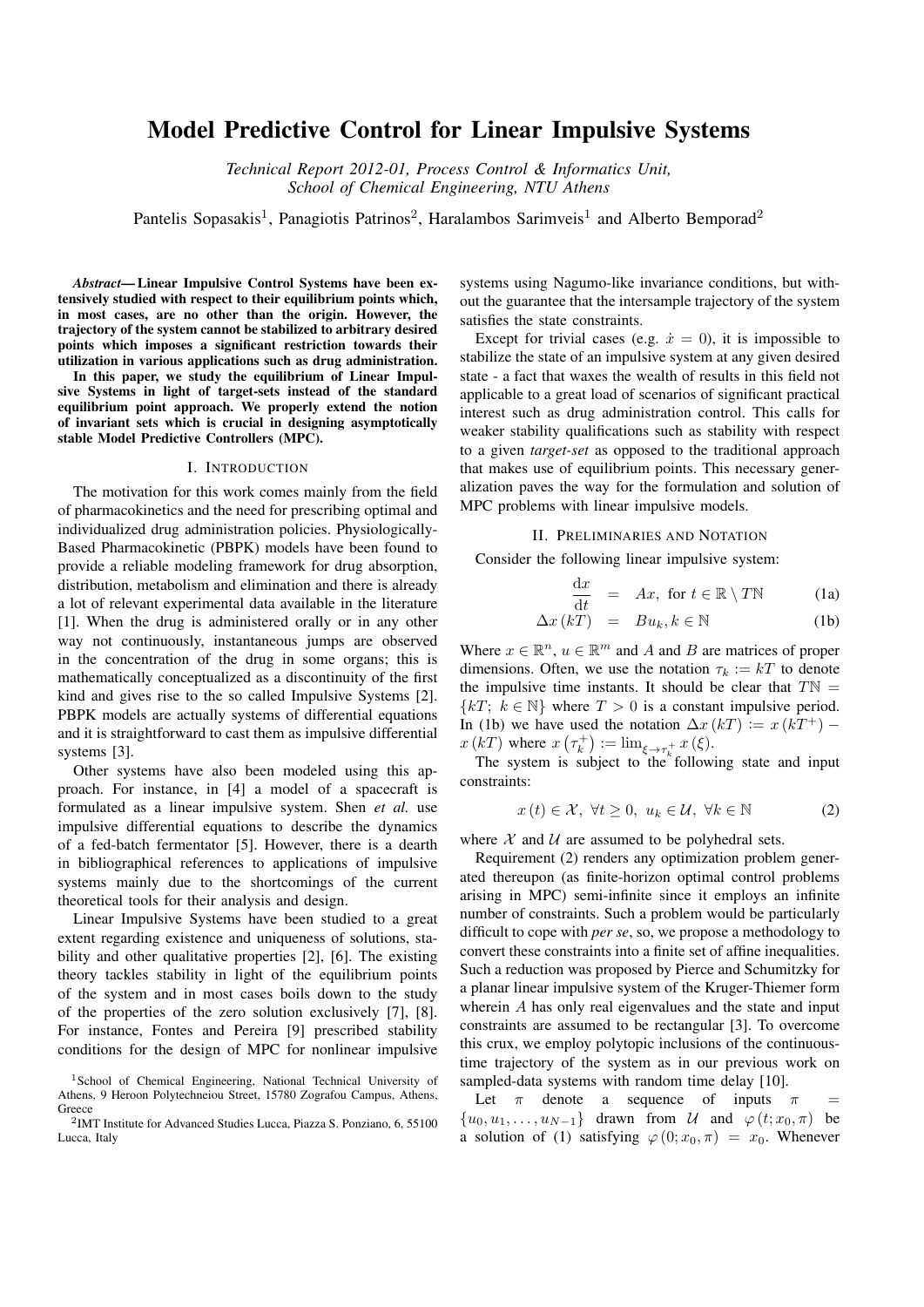we need to explicitly note that the initial time instant is other than 0, we use the notation  $\varphi(t; \tau_0, x_0, \pi)$ . Let  $t > 0$  and  $\tau_i$  be the largest impulse time not exceeding t and  $j \leq N - 1$ . Then, for  $\tau_j < t < \tau_{j+1}$  it is  $\varphi(t; x_0, \pi) = e^{A(t-\tau_j)} \varphi(\tau_j^+; x_0, \pi)$ , or, what is the same:

$$
\varphi(t; x_0, \pi) = e^{A(t - \tau_j)} \left( e^{jAT} x_0 + \sum_{i=0}^j e^{(j-i)AT} B u_i \right)
$$
 (3)

In what follows, stability is considered with respect to a convex target-set  $Z$  into which we want to lead the state of the system. This set need not contain the origin.

Consider the following impulsive system  $\Sigma^g$  in closedloop form:

$$
\frac{\mathrm{d}x}{\mathrm{d}t} = Ax, \text{ for } t \in \mathbb{R} \setminus T\mathbb{N} \tag{4a}
$$

$$
\Delta x \, (\tau_k) = Bg \, (x \, (\tau_k)), \text{ for } k \in \mathbb{N} \tag{4b}
$$

Let us denote by  $\varphi_{cl}(t; x_0, g(\cdot))$  the closed-loop trajectory of the above system satisfying the initial condition  $\varphi_{cl}(\tau_0; x_0, g(\cdot)) = x_0$ . Hereinafter we shall use the notation co  $\{\Gamma\}$  to denote the convex hull of a set Γ, that is:

$$
\text{co }\{\Gamma\} = \left\{ z = \sum_{i=1}^{n} \alpha_i \gamma_i \middle| \begin{array}{c} \forall i \in \mathbb{N}_{[1,n]} : \gamma_i \in \Gamma, \\ \alpha_i \in [0,1], \sum_{i=1}^{n} \alpha_i = 1 \end{array} \right\}
$$

and the notation cone  $\{\Gamma\}$  to denote the conic hull of  $\Gamma$ :

cone 
$$
\{\Gamma\} = \left\{ z = \sum_{i=1}^{n} \beta_i \gamma_i \middle| \begin{array}{l} \forall i \in \mathbb{N}_{[1,n]} : \\ \beta_i \geq 0, \gamma_i \in \Gamma \end{array} \right\}
$$

Whenever  $\Gamma$  is finite, the corresponding convex or conic hull is said to be *finitely-generated*. Recall that any polytope can be represented as the convex hull of a finite set of vectors and every polyhedron H can be represented as  $H = \mathcal{P} + \mathcal{C}$ where  $P$  is a polytope and  $C$  is a finitely-generated cone.

## III. CONTROLLED INVARIANT SETS

Given a set  $\mathcal{Z} \subseteq \mathcal{X}$ , which stands as a convex *targetset* we need to determine a set  $\mathcal{Y} \subseteq \mathcal{Z}$  such that for every  $y \in Y$  there is a  $u \in U$  so that the following conditions are simultaneously satisfied:

- A1.  $\varphi(T; y, u) \in \mathcal{Y}$ , where  $\varphi(T; y, u) = \Phi(T) (y + Bu)$ and where  $\Phi(t) := e^{At}$ .
- A2.  $W(y, u) := cl \{\varphi(r; y, u) ; r \in (0, T] \} \subseteq \mathcal{Z}$ , where cl stands for the set closure.

In what follows, the set  $\mathcal Z$  is assumed to be polyhedral, i.e.  $\mathcal{Z} = \{z \in \mathbb{R}^n | H_z z \le K_z \}$  For a given state y and input u, we construct a polytope  $S(y, u)$  such that

$$
S(y, u) \supseteq \text{cl}\left\{\varphi\left(r; y, u\right); r \in (0, T]\right\} \tag{5}
$$

Thus, introducing some conservatism, we may replace A2 by:

A3. 
$$
S(y, u) \subseteq \mathcal{Z}
$$

and notice that condition A3 implies condition A2. The set Y will be hereinafter referred to as *impulsively controlled invariant* with respect to  $Z$ . Once the state enters  $Y$ , it will remain in  $Z$  at all impulsive and continuous time instants

and after time  $T$  will return to  $\mathcal Y$ . The foregoing discussion gives rise to the following definitions:

*Definition 1 (Impulsively Controlled Invariant Set):* Given a set Z, a set  $\mathcal{Y} \subseteq \mathcal{Z}$  such that for every  $y \in \mathcal{Y}$  there is a  $u \in \mathcal{U}$  so that A1 and A2 hold true for the system (1a, 1b) is called an impulsively controlled invariant set with respect to  $\mathcal{Z}$ .

*Definition 2 (Impulsively Invariant Set):* Consider the closed-loop impulsive system (4). Given a set  $\mathcal{Z}$ , a set  $\mathcal{Y}$ such that for every  $y \in \mathcal{Y}$ , one has  $\mathcal{W}(y, g(y)) \subseteq \mathcal{Z}$  and A1 holds is called an impulsively invariant set with respect to  $\mathcal{Z}$ .

A set  $Y$  satisfying conditions A1 and A3 has the property:

$$
\mathcal{Y} \subseteq \Theta^S(\mathcal{Y})
$$
 (6)

where

$$
\Theta^{S}(\mathcal{Y}) := \left\{ y \in \mathbb{R}^{n} \middle| \begin{array}{c} \exists u \in \mathcal{U} \text{ s.t. } S(y, u) \subseteq \mathcal{Z} \\ \text{and } \Phi(T) \left( y + Bu \right) \in \mathcal{Y} \end{array} \right\}
$$
(7)

In what follows, we shall focus on those sets  $Y$  that are fixed points of the operator  $\Theta^S$ , i.e. they satisfy (6) with equality  $(Y = \Theta^{S}(Y))$ . This choice actually provides a computational procedure for the calculation of such sets on which we will elaborate in what follows.

The set  $S(x, u)$ , being a polytope, can be written as the convex hull of its extreme points. Let  $\{A_i\}_{i=1}^K$  be a collection of matrices so that  $\{e^{At}; t \in [0,T]\} \subseteq \text{co} \{A_i\}_{i=1}^K$ . Such a collection can be determined by methods of polytopic overapproximation of the matrix exponential function as in [10]. Then,

$$
S(y, u) = (y + Bu) \cdot \text{co} \{A_i\}_{i \in \mathbb{N}_{[1, K]}}
$$
(8)

Hence, the set  $Y$  can be restated as follows using the projection operator  $\pi_x : \mathcal{X} \times \mathcal{U} \ni (x, u) \mapsto \pi_x (x, u) =$  $x \in \mathcal{X}$ :

$$
\mathcal{Y} = \pi_x \left\{ (y, u) \in \mathbb{R}^{n+m} \middle| \begin{array}{c} \Phi(T) \left( y + Bu \right) \in \mathcal{Y} \\ A_i \left( y + Bu \right) \in \mathcal{Z}; i \in \mathbb{N}_{[1, K]} \end{array} \right\}
$$

The set  $Y$  is the fixed point of the mapping:

$$
F(\Omega) := \pi_x \left\{ (y, u) \middle| \begin{array}{c} \Phi(T) (y + Bu) \in \Omega \\ A_i (y + Bu) \in \mathcal{Z}; i \in \mathbb{N}_{[1, K]} \end{array} \right\},\
$$

i.e.,  $\mathcal{Y} = F(\mathcal{Y})$ , it can be therefore computed using a standard fixed-point iteration as is outlined below.

If Algorithm 1 converges in a finite number of steps to a nonempty set, then the resulting set  $\mathcal Y$  is impulsively controlled invariant and polyhedral, i.e., it admits an  $H$ representation  $\mathcal{Y} = \{y \in \mathbb{R}^n, H_y y \le K_y\}.$ 

Having computed the set  $\mathcal{Y}$ , it is expedient to compute the set  $Pre(y)$  of all states that can be steered in one step inside  $Y$  while the continuous time trajectory between the two successive impulse times remains in  $X$ . This is defined as:

$$
Pre(\mathcal{Y}) = \left\{ x \in \mathcal{X} \mid \exists u \in \mathcal{U}, \ \Phi(T) \ (x + Bu) \in \mathcal{Y} \right\}
$$

$$
S(x, u) \subseteq \mathcal{X}
$$

We may successively define the sets  $Pre^{k+1}(\mathcal{Y})$  =  $Pre \left( Pre^k (\mathcal{Y}) \right)$  for  $k \in \mathbb{N}$  with  $Pre^0 (\mathcal{Y}) = \mathcal{Y}$ . The set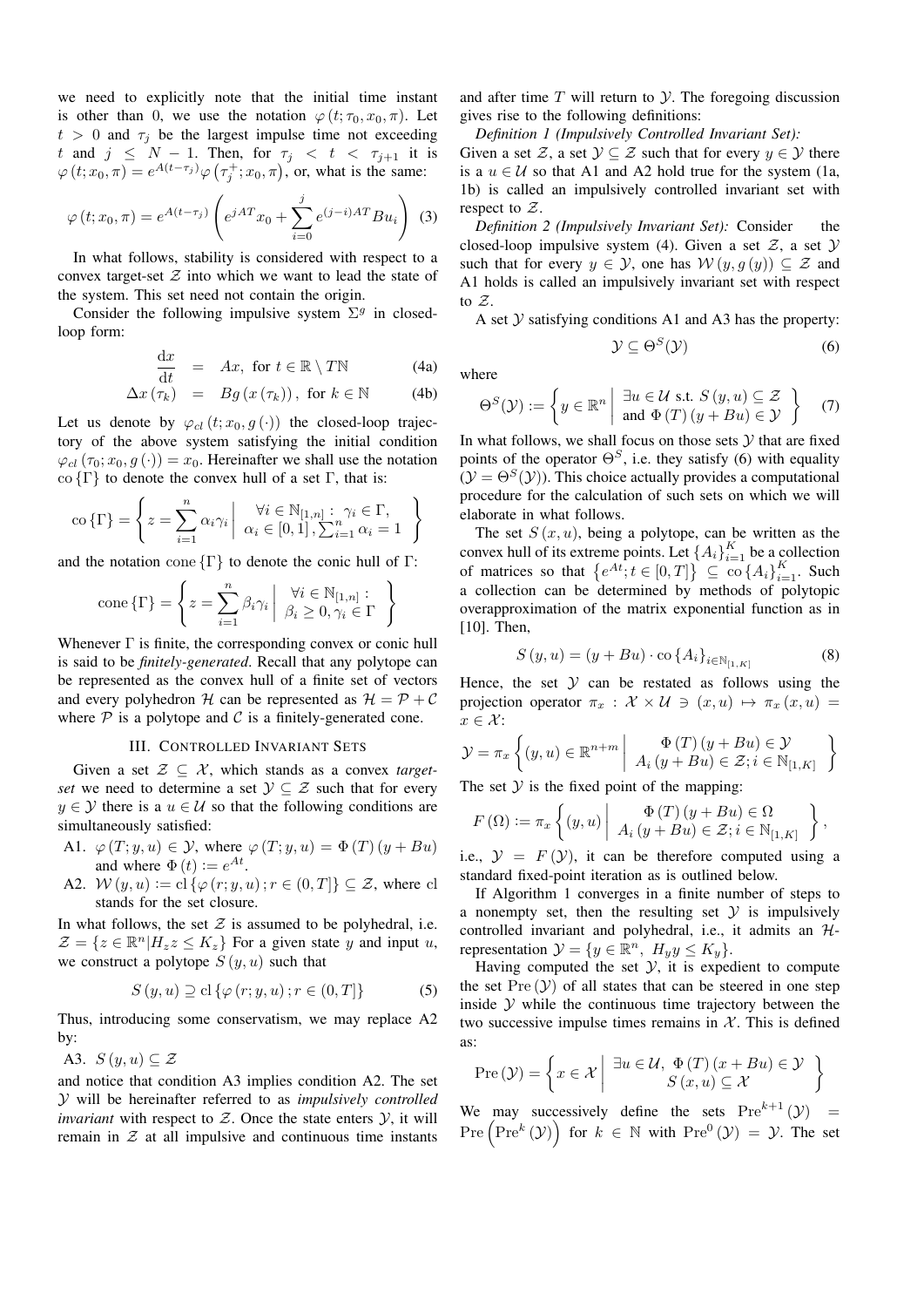Algorithm 1 Calculate the set  $\mathcal Y$ 

**Require:**  $\mathcal{U}, \mathcal{Z}, A, b$  and  $A_i$  for  $i = 1, \ldots, K$ .  $k \leftarrow 0, \, \mathcal{Y}_k \leftarrow \mathcal{Z}, \, \mathcal{Y} \leftarrow \emptyset$ while  $\mathcal{Y} \neq \mathcal{Y}_k$  do  $\mathcal{Y} \leftarrow \mathcal{Y}_k$ if  $\mathcal{Y} = \emptyset$  then return ∅ else  $\mathcal{Y}_{k+1} = F(\mathcal{Y}_k), k \leftarrow k+1$ end if end while return  $\mathcal Y$ 

 $Pre^{k}(\mathcal{Y})$  contains all initial states at some impulse time that can be led inside  $Y$  in k steps or less using a sequence of inputs  $\pi = \{u_j\}_{k \in \mathbb{N}_{[0,k-1]}}$ .

To this end we provide a criterion for a polyhedron to be impulsively controlled invariant with respect to a given set Z.

*Proposition 1:* Let  $Y$  be a polyhedron and  $Z$  a convex set such that  $\mathcal{Y} \subseteq \mathcal{Z}$  and assume that  $\mathcal{Y} = \text{co} \{y_i\}_{i \in \mathbb{N}_{[1,M]}} + \mathcal{Z}$ cone  $\{y_j\}_{j\in\mathbb{N}_{[M+1,P]}}$ . Then, if for every  $i\in\mathbb{N}_{[1,P]}$ , there is a  $u_i \in \mathcal{U}$  such that  $\Phi(T)(y_i + Bu_i) \in \mathcal{Y}$  while  $S(y_i, u_i) \subseteq$  $Z$ , then  $Y$  is an impulsively controlled invariant set with respect to  $\mathcal{Z}$ .

*Proof:* For every  $y \in \mathcal{Y}$  there are  $\{\alpha_j(y)\}_{j \in \mathbb{N}_{[1,P]}}$  with  $\alpha_j \geq 0$  and  $\sum_{j=1}^M \alpha_j = 1$  such that  $y = \sum_{j=1}^P \alpha_j y_j$ . Let  $u = \sum_{j=1}^{P} \alpha_j u_j$ . Then,

$$
\Phi(T)(y + Bu) = \sum_{j=1}^{P} \alpha_j \Phi(T)(y_j + Bu_j)
$$
 (9)

Thus,  $\Phi(T)(y + Bu) \in \mathcal{Y}$  since  $\mathcal{Y}$  is convex. Additionally,  $S(y_j, u_j) \subseteq \mathcal{Z}$  is equivalent to the set of constraints  $A_i(y_j + Bu_j) \in \mathcal{Z}$  for all  $j \in \mathbb{N}_{[1,P]}$  and  $i \in \mathbb{N}_{[1,K]}$ . Then,

$$
A_i(y + Bu) = \sum_{i=1}^{P} \alpha_j A_i (y_j + Bu_j)
$$
 (10)

And since Z is convex and for all  $j \in \mathbb{N}_{[M+1,P]}$  and  $\lambda \geq$ 0,  $\lambda y_i \in \mathcal{Z}$ , we have  $A_i(y + Bu) \in \mathcal{Z}$ . Therefore,  $\mathcal{Y}$  is impulsively controlled invariant with respect to Z.

In this paper, invariance is studied in light of a targetset  $\mathcal{Z}$ ; it is therefore different from the definition used in the paper of Pereira *et al.* where the traditional definition of invariant sets is employed [11]. The framework we introduce here is more flexible as it requires no elaborate properties for the target-set  $Z$  except for being polyhedral. Second, it harmonizes with control practice where the target-set is a predefined requirement as in drug administration (therapeutic window, [12]).

In the following section we properly extend the notion of stability of sets in light of the newly introduced impulsively controlled invariant sets with respect to given target-sets.

## IV. STABILITY OF SETS

Consider the closed-loop impulsive system  $\Sigma^g$  described by (4). In this section we introduce new definitions for stability of sets.

*Definition 3 (Stable Sets):* A nonempty set  $\mathcal{Z} \subseteq \mathcal{X}$  is said to be *stable* for an impulsive system  $\Sigma^g$  described by (4) with respect to a nonempty set  $\mathcal Y$  if  $\forall \varepsilon > 0, \exists \delta > 0$ 

$$
\text{dist}_{\mathcal{Z}}\left(\varphi_{cl}\left(t;0,x_0,g\left(\cdot\right)\right)\right) < \varepsilon, \forall t \ge 0 \tag{11}
$$

whenever  $dist_{\mathcal{Y}}(x_0)$  <  $\delta$ , where  $dist_{\mathcal{Z}}(x)$  :=  $\min_{z \in \mathcal{Z}} ||x - z||$ . The set  $\mathcal Z$  is said to be an *(locally) asymptotically stable set* for Σ <sup>g</sup> with respect to  $Y$  if additionally there is an  $\varepsilon_0 > 0$  such that  $\lim_{t\to\infty} dist_{\mathcal{Z}}(\varphi_{cl}(t;x_0,g(\cdot))) = 0$  for all  $x_0$  with  $dist_{\mathcal{Y}}(x_0) < \varepsilon_0$ .

*Definition 4 (Domain of Attraction):* If  $\mathcal Z$  is stable for  $\Sigma^g$ with respect to Y and for all  $x_0 \in A$  it is

$$
\lim_{t \to \infty} \operatorname{dist}_{\mathcal{Z}} (\varphi_{cl}(t; x_0, g(\cdot))) = 0
$$

then we say that  $Z$  is asymptotically stable with respect to  $Y$  and  $A$  is its domain of attraction.

This definition of stability is weaker than the one introduced by Bainov and Stamova in [13] in the sense that if a set  $Z$  is stable with respect to a given set  $Y$ , it need not be a stable set unless  $\mathcal{Y} \supseteq \mathcal{Z}$ .

*Definition 5 (Weakly Stable Sets):* A set Z is said to be *weakly stable* for the impulsive system  $\Sigma^g$  – as in (4) – with respect to  $Y$  if

$$
\forall \varepsilon > 0, \exists \delta > 0, \text{ dist}_{\mathcal{Y}}(x_0) < \delta \Rightarrow
$$
  
dist<sub>Z</sub>  $(\varphi_{cl}(\tau_k; 0, x_0, g(\cdot))) < \varepsilon, \forall k \in \mathbb{N}$  (12)

Furthermore, Z is said to be *weakly asymptotically stable* if it is weakly stable and there is a  $\varepsilon_0 > 0$  so that:

$$
\lim_{k \to \infty} \text{dist}_{\mathcal{Z}}\left(\varphi_{cl}\left(\tau_k; 0, x_0, g\left(\cdot\right)\right)\right) = 0 \tag{13}
$$

whenever dist $y(x_0) < \varepsilon_0$ .

The domain of attraction for weakly asymptotically stable systems is defined analogously.

Results from systems theory involving  $K$ -class and  $K\mathcal{L}$ class functions can be properly extended to describe stability of sets as defined above. This leads to the following proposition:

*Proposition 2 (Characterization of stability of sets):* Let  $Z$  and  $Y$  be nonempty sets. The following statements are equivalent:

- 1)  $\mathcal Z$  is a stable set for (4) with respect to  $\mathcal Y$
- 2) There is a K-class function  $\alpha$  and a constant  $c > 0$ such that  $dist_{\mathcal{Z}}(\varphi_{cl}(t, 0, x_0, g(\cdot))) \leq \alpha$  (dist $y(x_0)$ ) whenever dist<sub>y</sub>  $(x_0) \leq c$ , for all  $t \geq 0$ .

*Proof:* This result is adapted for impuslive systems from [14] where is it stated for continuous time LTI systems. The proof is analogous.

*Proposition 3 (Consequence of stability):* If  $Z$  is stable for  $\Sigma^g$  with respect to  $\mathcal Y$  then any trajectory starting inside cl  $Y$  will remain inside cl  $Z$ .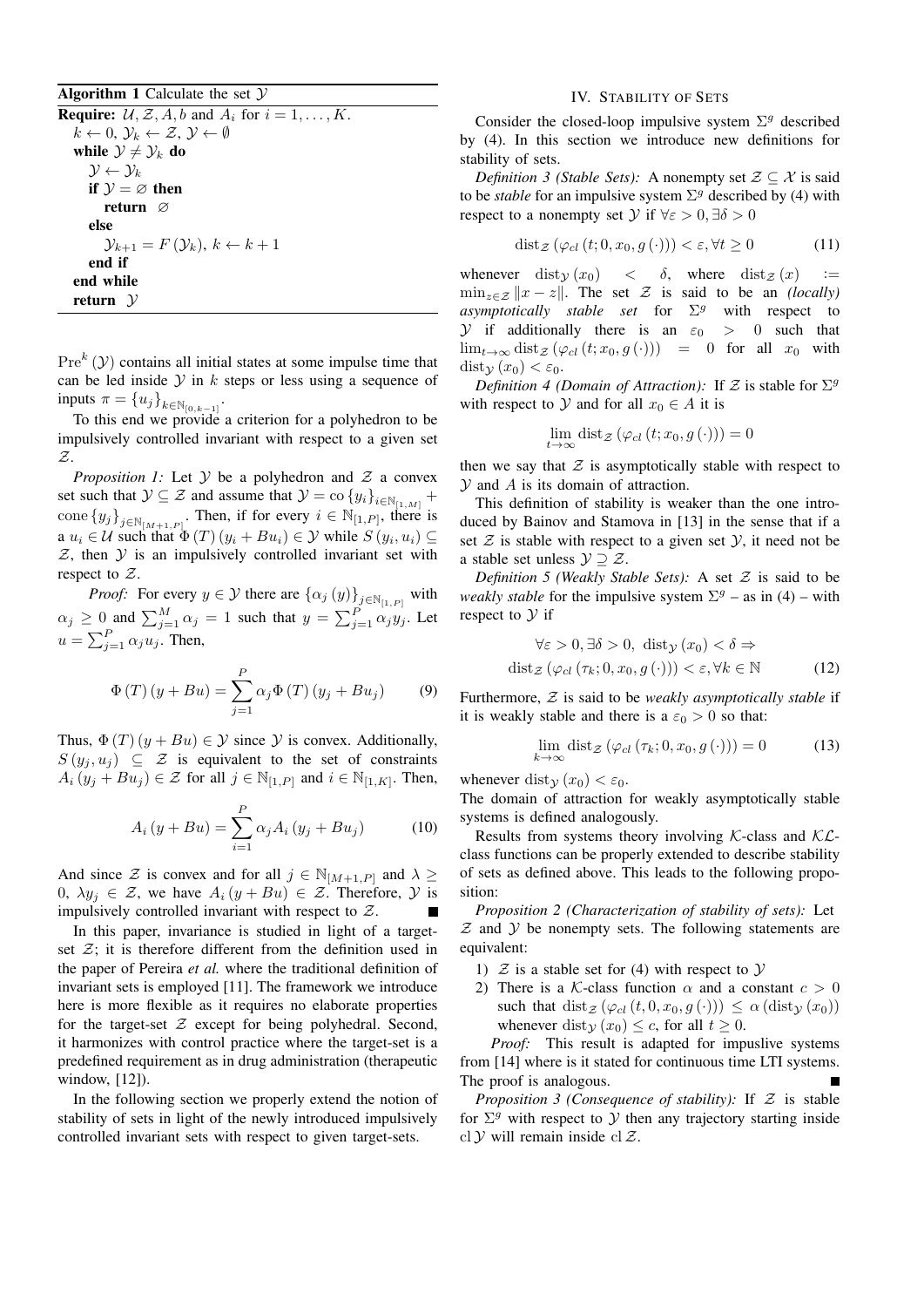*Proof:* Since  $\mathcal Z$  is stable with respect to  $\Sigma^g$ , there is a  $c > 0$  and an  $\alpha \in \mathcal{K}$  so that  $dist_{\mathcal{Z}}(\varphi_{cl}(t, 0, x_0, g(\cdot))) \leq$  $\alpha$  (dist<sub>y</sub> (x<sub>0</sub>)) for all  $t \geq 0$  whenever dist<sub>y</sub> (x<sub>0</sub>) < c. Let  $x_0 \in \text{cl } \mathcal{Y}$ . Then  $\text{dist}_{\mathcal{Y}}(x_0) = 0 < c$  and  $dist_{\mathcal{Z}}(\varphi_{cl}(t, 0, x_0, g(\cdot))) \leq \alpha(0) = 0$  for all  $t \geq 0$  which means that  $\varphi_{cl}(t, 0, x_0, g(\cdot)) \in cl \mathcal{Z}$  for all  $t \geq 0$ . This proves the assertion.

*Proposition 4 (Characterization of Asymptotic Stability):* Let  $Z$  and  $Y$  be nonempty sets. The following statements are equivalent:

- 1)  $Z$  is an asymptotically stable set for (4) with respect to  $\mathcal Y$
- 2) There is a  $\mathcal{KL}$ -class function  $\beta$  and a constant  $c > 0$  such that  $dist_{\mathcal{Z}}(\varphi_{cl}(t, 0, x_0, g(\cdot))) \leq$  $\beta$  (dist<sub>y</sub> (x<sub>0</sub>), t) whenever dist<sub>y</sub> (x<sub>0</sub>)  $\leq c$ , for all  $t \geq 0$ .

*Proof:* The proof follows the exact steps found in [14] if we replace the standard metric of  $\mathbb{R}^n$  with the point-to-set distance defined above.

*Definition 6 (Uniform Boundedness):* The trajectories of  $\Sigma^g$  are called  $(\mathcal{Z}, \mathcal{Y})$ -locally uniformly bounded over an interval  $I \subseteq [0,\infty)$  if there is an  $\eta > 0$  and a Kclass function  $\alpha$  such that the following holds for all  $t \in I$  dist  $\chi(\varphi_{cl}(t; 0, x_0, g(\cdot))) \leq \alpha$  (dist  $\chi(x_0)$ ) whenever  $dist_{\mathcal{V}}(x_0) < \eta.$ 

It is natural to ask under what conditions (imposed on  $q$ ), are the trajectories of  $\Sigma^g$  ( $\mathcal{Z}, \mathcal{Y}$ )-locally uniformly bounded.

*Proposition 5 (Criterion for Uniform Boundedness):* Let  $h<sub>a</sub>(x) := x + Bg(x)$  and assume that there exist a constant  $\eta > 0$  and a function  $\alpha \in \mathcal{K}$  so that:

$$
\text{dist}_{\mathcal{Z}}\left(h_g\left(x\right)\right) \leq \alpha\left(\text{dist}_{\mathcal{Y}}\left(x\right)\right) \tag{14}
$$

Atx

whenever dist $y(x) < \eta$ . Then the trajectories of  $\Sigma^g$  are  $(\mathcal{Z}, \mathcal{Y})$ -locally uniformly bounded.

*Proof:* Let,

$$
M := \sup_{t \in (0,T]} \sup_{x \notin \mathcal{Z}} \frac{\text{dist}_{\mathcal{Z}}\left(e^{At}x\right)}{\text{dist}_{\mathcal{Z}}\left(x\right)} \in [0,\infty) \tag{15}
$$

Then, for  $t \in (0, T]$ , we have:

$$
dist_{\mathcal{Z}}(\varphi_{cl}(t; 0, x_0, g(\cdot))) \leq M dist_{\mathcal{Z}}(x_0 + Bg(x_0))
$$
  

$$
\leq \alpha (dist_{\mathcal{Y}}(x_0)) \qquad (16)
$$

whenever dist $y(x) < \eta$ , which proves the assertion. П

*Remark:* Unless  $Z$  is a linear subspace or a convex cone, we may not assume that the triangle inequality holds for dist $\mathfrak{z}$ , so it is not easy to simplify the expression  $dist_Z (h(x)) = dist_Z (x + Bq(x))$ . In that special case, it holds that  $dist_Z (h(x)) \leq dist_Z (x) + M_B dist_Z (g(x))$ where

$$
M_B := \sup_{x \notin \mathcal{Z}} \frac{\text{dist}_{\mathcal{Z}}(Bx)}{\text{dist}_{\mathcal{Z}}(x)}\tag{17}
$$

Furthermore, if  $q$  can be found to be uniformly continuous in an open set that includes  $\mathcal Y$  as a subset, then  $h_q$  is also uniformly continuous and  $h_q(\mathcal{Y}) \subseteq \mathcal{Z}$ , so (16) holds true.

It turns out that weak asymptotic stability and uniform boundedness entail asymptotic stability for a set  $Z$  under certain additional conditions establishing this way a clear analogy between the following result and Theorem 2.27 in [15] for Sampled-data systems.

*Assumption 1:* We assume that  $\emptyset \neq \emptyset \subseteq \emptyset$ , y is impulsively invariant with respect to  $Z$  and there is a constant  $\eta > 0$  and a function  $\omega \in \mathcal{K}$  such that for all  $k \in \mathbb{N}$ :

$$
dist_{\mathcal{Y}}\left(\varphi_{cl}\left(kT; 0, x_0, g\left(\cdot\right)\right)\right) \le \omega\left(\text{dist}_{\mathcal{Y}}\left(x_0\right)\right) \tag{18}
$$

whenever dist $y(x_0) < \eta$ . That is, Y is weakly stable with respect to itself.

*Theorem 1 (Criterion for Asymptotic Stability):* Let Z, Y be given nonempty sets and Assumption 1 is satisfied. Assume that  $\mathcal Z$  is weakly asymptotically stable for  $\Sigma^g$  with respect to  $Y$  and the trajectories of  $\Sigma^g$  are  $(\mathcal{Z}, Y)$ -locally uniformly bounded over  $(0, T]$ . Then  $\mathcal Z$  is asymptotically stable with respect to Y.

*Proof:* Since  $Z$  is weakly asymptotically stable with respect to *Y*, there is a  $\eta^s > 0$  and a  $\beta \in \mathcal{KL}$  such that, if dist $y(x_0) < \eta^s$  it is: dist  $z(\varphi_{cl}(kT; 0, x_0, g(\cdot))) \le$  $\beta$  (dist<sub>y</sub>  $(x_0)$ , kT) for all  $k \in \mathbb{N}$ .

Since  $\Sigma^g$  is  $(\mathcal{Z}, \mathcal{Y})$ -locally uniformly bounded over  $(0, T]$ , there is a positive constant  $\eta^b > 0$  and an  $\alpha \in \mathcal{K}$  such that for all  $t \in (0, T]$ 

$$
\text{dist}_{\mathcal{Z}}\left(\varphi_{cl}\left(t; 0, x_0, g\left(\cdot\right)\right)\right) \le \alpha\left(\text{dist}_{\mathcal{Y}}\left(x_0\right)\right) \tag{19}
$$

whenever dist<sub>y</sub>  $(x_0) < \eta^b$ . Also, since assumption 1 holds, there is a positive constant  $\eta^y$  and a function  $\omega \in \mathcal{K}$  so that for all  $k \in \mathbb{N}$ :

$$
dist_{\mathcal{Y}}\left(\varphi_{cl}\left(kT; 0, x_0, g\left(\cdot\right)\right)\right) \le \omega\left(\text{dist}_{\mathcal{Y}}\left(x_0\right)\right) \tag{20}
$$

for all  $x_0$  such that dist $y(x_0) < \eta^y$ . Let  $\gamma_0(r) = \beta(r, 0)$ and let  $\eta := \min \{ \eta^s, \gamma_0^{-1} (\eta^b), \omega^{-1} (\eta^b) \}.$  Let  $x_0$  be such that dist $y(x_0) < \eta$ . Then, dist  $z(\varphi_{cl}(kT; 0, x_0, g(\cdot))) \leq$  $\beta$  (dist<sub>y</sub>  $(x_0)$ ,  $kT$ )  $\leq \eta^b$  for all  $k \in \mathbb{N}$ . Define  $\hat{x}_0$  :=  $\varphi_{cl}$  (kT; 0,  $x_0$ ,  $g$  (·)). Additionally, because of (20),

$$
dist_{\mathcal{Y}}(\hat{x}_0) = dist_{\mathcal{Y}}(\varphi_{cl}(kT; x_0, g(\cdot)))
$$
  
 
$$
\leq \omega (dist_{\mathcal{Y}}(\hat{x}_0)) < \eta^b
$$
 (21)

Since dist $y(\hat{x}_0) < \eta^b$ , inequality (19) applies to  $\hat{x}_0$ ; so for  $\xi \in (kT, (k+1)T]$ :

$$
dist_{\mathcal{Z}}(\varphi_{cl}(\xi; 0, \hat{x}_0, g(\cdot))) \leq \alpha (dist_{\mathcal{Y}}(\hat{x}_0))
$$
  
=  $\alpha (dist_{\mathcal{Y}}(\varphi_{cl}(kT; 0, x_0, g(\cdot))))$   
 $\leq \alpha (\beta (dist_{\mathcal{Y}}(x_0), kT))$  (22)

holds for all  $k \in \mathbb{N}$ . Define  $\hat{\beta}(r, s) := \alpha (\beta(r, s))$ . Then  $\hat{\beta}$  is  $KL$ -class and by lemma 1 in [16], without loss of generality  $\hat{\beta}$  can be assumed to be uniformly incrementally bounded, that is, there exists a positive constant  $P > 0$  such that  $\hat{\beta}(r, kT) \leq P\hat{\beta}(r, (k+1)T), \forall r \geq 0, \forall k \in \mathbb{N}$  and since  $\hat{\beta}$ is strictly decreasing in the second argument, for any  $s \in$ [0, 1], it is  $\hat{\beta}(r, (k+1)T) \leq \hat{\beta}(r, (k+s)T)$ . So, for  $t \geq 0$ let  $k_0 = k_0 (t) \in \mathbb{N}$  be the maximum integer so that  $k_0 T \leq t$ . Equation (22) yields,

$$
\begin{aligned} \operatorname{dist}_{\mathcal{Z}}\left(\varphi_{cl}\left(t; 0, \hat{x}_0, g\left(\cdot\right)\right)\right) &\leq \hat{\beta}\left(\operatorname{dist}_{\mathcal{Y}}\left(x_0\right), k_0 T\right) \\ &\leq P\hat{\beta}\left(\operatorname{dist}_{\mathcal{Y}}\left(x_0\right), k_0 T + t - k_0 T\right) \\ &= P\hat{\beta}\left(\operatorname{dist}_{\mathcal{Y}}\left(x_0\right), t\right) \end{aligned} \tag{23}
$$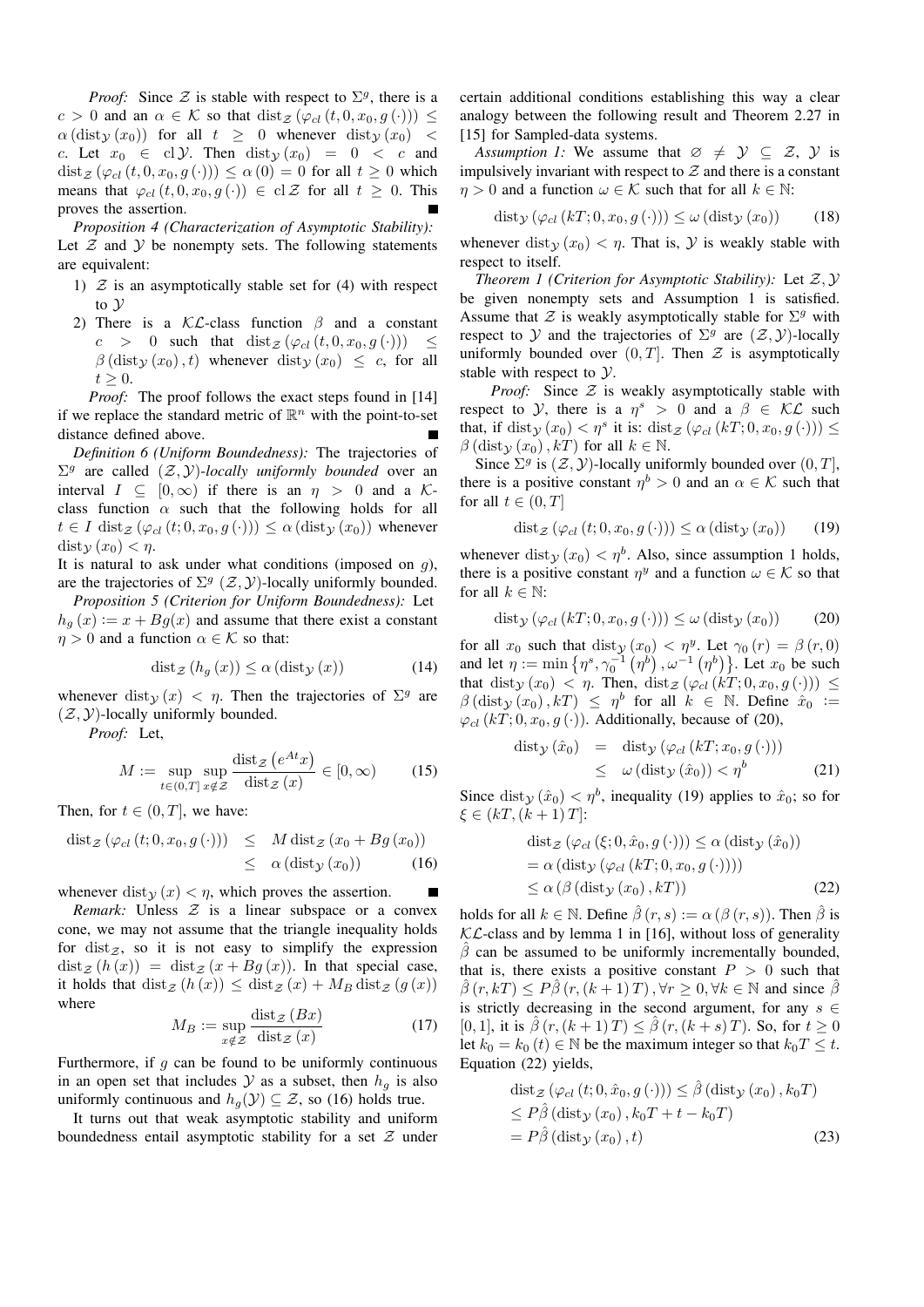The function  $\tilde{\beta}(r, t) := P \hat{\beta}(r, t)$  is KL-class and by proposition 4 the proof is complete.

Taking quite similar steps we can prove the following criterion stability:

*Theorem 2 (Criterion for Stability):* Let  $Z, Y$  be given nonempty sets and assumption 1 is satisfied and the trajectories of  $\Sigma^g$  are  $(\mathcal{Z}, \mathcal{Y})$ -locally uniformly bounded over  $(0, T]$ . Then  $Z$  is stable with respect to  $Y$ .

#### V. MODEL PREDICTIVE CONTROL

## *A. Formulation*

Unlike other existing MPC formulations for linear and nonlinear continuous time dynamical systems, it is not possible to stabilize the state of an impulsive system of the form (1) at any other state except possibly for the origin. The replacement of the notion of a set point with that of a targetset appears to provide a flexible framework for applying MPC to such systems.

For each  $x \in \mathcal{X}$  we define the set-valued mapping  $\mathcal{U}_f$ :  $\mathcal{X} \rightrightarrows \mathcal{U}$  as follows:

$$
\mathcal{U}_f(x) = \left\{ u \in \mathcal{U} \middle| \begin{array}{c} \Phi(T) \left( x + Bu \right) \in \mathcal{Y} \\ A_i \left( x + Bu \right) \in \mathcal{Z}; i \in \mathbb{N}_{[1,K]} \end{array} \right\} (24)
$$

Notice that if  $x \notin Y$  then and only then  $\mathcal{U}_f(x) = \emptyset$ , that is  $dom \mathcal{U}_f = \mathcal{Y}$ . We also define the set D as follows:

$$
D = \{(x, u) \in \mathbb{R}^{n+m} | x \in \mathcal{Y}, u \in \mathcal{U}_f(x)\}
$$
 (25)

This set is the graph of the set-valued mapping  $U_f$ . To this end, we introduce the following stage cost function:

$$
\ell(x, u) = \text{dist}_D^2(x, u) = \min_{(z, v) \in D} ||(x, u) - (z, v)||^2 \quad (26)
$$

Notice that  $\ell(x, u) = 0$  if and only if  $x \in \mathcal{Y}$  and  $u \in \mathcal{U}_f(x)$ . This stage cost will allow to automatically perform dualmode MPC without actually having computed an auxiliary, local controller beforehand.

The proposed MPC scheme amounts in solving at every impulse time  $\tau_k$  the following finite horizon optimal control problem:

$$
V_N^{\star}\left(x\left(\tau_k\right)\right) = \inf_{\pi \in \mathcal{U}_N\left(x\left(\tau_k\right)\right)} V_N\left(x\left(\tau_k\right), \pi\right) \tag{27}
$$

where

$$
V_N\left(x\left(\tau_k\right),\pi\right) = \sum_{j=0}^{N-1} \ell\left(\varphi\left(\tau_{k+j};x\left(\tau_k\right),\pi\right),u_j\right) \tag{28}
$$

and

$$
\mathcal{U}_N(x) = \left\{ \pi \middle| \begin{array}{l} \forall j \in \mathbb{N}_{[0,N-1]} : u_j \in \mathcal{U}, \\ S \left( \varphi \left( \tau_{k+j}; x, \pi \right), u_j \right) \subseteq \mathcal{X} \\ \varphi \left( \tau_{k+N-1}; x, \pi \right) \in \mathcal{Y} \end{array} \right\} \tag{29}
$$

The MPC problem (27) can be reformulated as a convex QP:

$$
V_N^{\star}(x(\tau_k)) = \inf_{\pi, z, v} \bar{V}_N(x(\tau_k), \pi, z, v)
$$
 (30a)

where

$$
\bar{V}_N(x,\pi,z,v) := \sum_{j=0}^{N-1} \left\| \begin{bmatrix} \varphi(\tau_{k+j};x,\pi) - z_j \\ u_j - v_j \end{bmatrix} \right\|^2 \tag{30b}
$$

subject to the constraints:

$$
\pi \in \mathcal{U}_N\left(x\left(\tau_k\right)\right), \ (z_j, v_j) \in D, \ \forall j \in \mathbb{N}_{[0, N-1]} \tag{30c}
$$

The feasible domain of this problem is simply the set  $\mathcal{X}_N = \text{Pre}^{N-1}(\mathcal{Y})$ . This problem is merely convex, therefore the optimizer is in general set-valued. This is evident since for every  $x \in Y$  and every  $u \in U_f(x)$  it holds that  $\ell(x, u) = 0$ . Let us denote by  $\pi^*(x(\tau_k)) =$  $(\pi_0^*(x(\tau_k)), \pi_1^*(x(\tau_k)), \ldots, \pi_{N-1}^*(x(\tau_k)))$  the set-valued optimizer of (27). This gives rise to a family of feedback control laws  $\sigma(x(\tau_k)) = \pi_0^*(x(\tau_k))$  and notice that if  $x \in \mathcal{Y}$  then  $\sigma(x) = \mathcal{U}_f(x)$ . Then every  $s : \mathcal{X}_N \to \mathcal{U}$ such that  $s(x) \in \sigma(x)$  for all  $x \in \mathcal{X}_N$  is called an *optimal control law*.

The following result is necessary to guarantee asymptotic stability of the closed-loop system with the MPC controller.

*Proposition 6:* For  $x_0 \in \mathcal{X}_N \setminus \mathcal{Y}$ ,  $\sigma$  is single-valued and Lipschitz continuous.

*Proof:* The cost function is written as  $V_N(x_0, \pi) =$  $\ell(x_0, u_0) + \vartheta(x_0, \bar{\pi})$  where  $\bar{\pi}$  is the trailling part of  $\pi$ following  $u_0$ . One has that:

$$
x_j = \Phi(T)^j x_0 + \sum_{p=0}^{j-1} \Phi(T)^{p+2} B u_p \tag{31}
$$

which we shall simply write as:

$$
x_j = L_j x_0 + \sum_{p=1}^{N-1} Y_p u_p \tag{32}
$$

we then have that

$$
\vartheta(x_0, \bar{\pi}) = \sum_{j=1}^{N-1} \ell \left( L_j x_0 + \sum_{p=1}^{N-1} Y_p u_p, u_j \right) \tag{33}
$$

 $\ell(x_0, u_0) = \text{dist}_D(x_0, u_0)$  is strictly convex for  $x_0 \in$  $\mathcal{X}_N \setminus \mathcal{Y}$  and  $\vartheta$  is convex, so  $V_N$  is strictly convex outside *Y*. As a result the solution mapping  $\sigma(\cdot)$  is single valued and Lipschitz continuous [17]. *A fortiori* it is uniformly continuous.

## *B. Stability Properties*

*Proposition 7 (Weak Stability of MPC and Invariance):* Given a target-set  $Z$  assume that there is a nonempty set  $Y$ which is impulsively controlled invariant with respect to  $Z$ . Let  $s: \mathcal{X}_N \to \mathcal{U}$  be an optimal control law for (27). Then,  $Z$  is weakly asymptotically stable with respect to  $Y$  with domain of attraction the set  $\mathcal{X}_N$ .

*Proof: Step 1. We prove a Lyapunov-type inequality.* First, we show that for all  $x(\tau_k) \in \mathcal{X}_N$ , it holds true that

$$
V_N^{\star}\left(x\left(\tau_{k+1}\right)\right) - V_N^{\star}\left(x\left(\tau_k\right)\right) \leq -\ell\left(x\left(\tau_k\right), s\left(x\left(\tau_k\right)\right)\right)
$$
 (34)

where 
$$
x(\tau_{k+1}) := \varphi_{cl}(\tau_{k+1}; \tau_k, x(\tau_k), s(\cdot)) = \Phi(T)(x(\tau_k) + Bs(x(\tau_k))).
$$

Equation (34) is an immediate consequence of the fact that if  $\pi^*(x(\tau_k))$  is an optimal sequence of inputs and  $\hat{\pi}^*(x(\tau_k)) \in \pi^*(x(\tau_k))$  is an arbitrary optimal sequence, then for  $u_{\tau_{k+N-1}} = \hat{\pi}_{N-1}^*(x(\tau_k))$  and  $x_{\tau_{k+N-1}} =$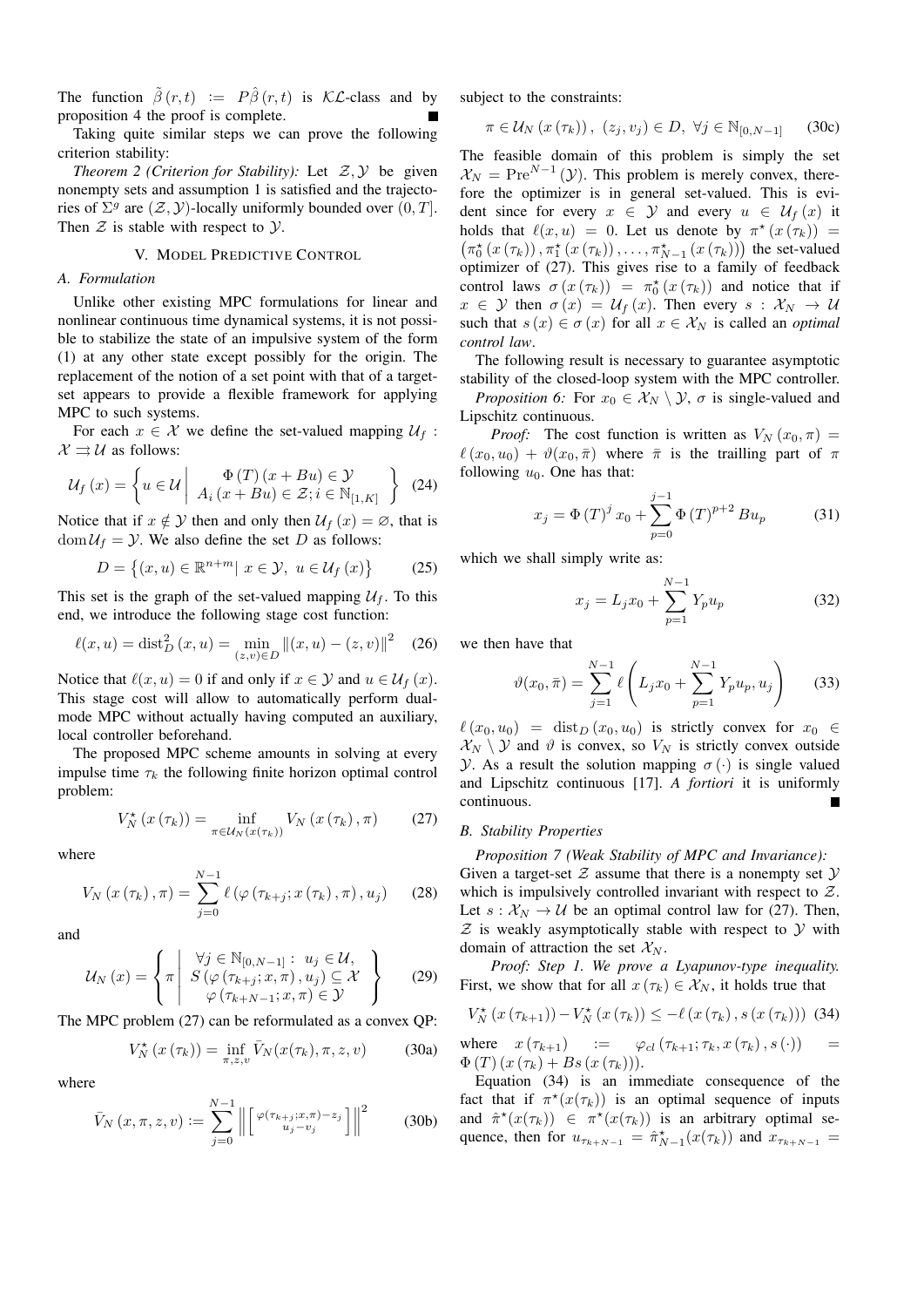$\varphi_{cl}(\tau_{k+N-1}; x(\tau_k), \hat{\pi}^*(x(\tau_k)))$  we have that  $x_{\tau_{k+N-1}} \in \mathcal{Y}$ and  $\ell(x_{\tau_{k+N-1}}, u_{\tau_{k+N-1}}) = 0$ . Indeed, let  $x \in \mathcal{X}_N$  be an initial state at  $\tau_k$ . We denote by

$$
\pi^{\star}(x) = \{u_k^{\star}(x), u_{k+1}^{\star}(x), \dots, u_{k+N-1}^{\star}(x)\}\
$$
 (35)

the optimal control sequence for which it holds that  $V_N^{\star}(x) =$  $V_N(x, \pi^*)$ . If we apply  $\pi^*(x)$  to the impulsive system, the following sequence of states will occur:

$$
\mathbf{x}^{\star}(x) = \{x_k^{\star}(x), x_{k+1}^{\star}(x), \dots, x_{k+N}^{\star}(x)\} \tag{36}
$$

where  $x_k^*(x) = x$ ,  $x_{k+i}^*(x) = \varphi_{cl}(\tau_{k+i}; \tau_k, x, \pi^*)$  for  $i =$  $1, \ldots, N$ , and  $x_{k+N}^*(x) \in \mathcal{Y}$ . At the next time instant,  $\tau_{k+1}$ , the state of the system will be  $x_{k+1}^{\star}(x)$  for which we chose the (sub-optimal) control sequence

$$
\tilde{\pi}(x) = \{u_{k+1}^*(x), \dots, u_{k+N-1}^*(x), u\}
$$
 (37)

where the last element  $u$  is to be determined. The resulting sequence of states will be

$$
\tilde{\mathbf{x}}(x) = \{x_{k+1}^*(x), \dots, x_{k+N}^*(x), \varphi_{cl}(\tau_{k+N+1}; \tau_{k+N}, x_{k+N}^*(x), u)\}\
$$
\n(38)

Provided that  $\varphi_{cl}(\tau_{k+N+1}; \tau_{k+N}, x_{k+N}^*(x), u) \in \mathcal{Y}$ , the sequence of inputs  $\tilde{\pi}(x)$  is admissible (but not necessarily optimal). This is accomplished by choosing  $u \in \mathcal{U}_f(x_{k+N}^*(x)) \neq$ ∅. We have that:

$$
V_N^{\star}(x) = V_N(x, \pi^{\star}(x)) = \sum_{j=0}^{N-1} \ell(x_{k+j}^{\star}(x), u_{k+j}^{\star}(x))
$$
 (39)

while

$$
V_N(x_{k+1}^*(x), \tilde{\pi}) = V_N^*(x) - \ell(x, u_k^*(x)) + \ell(\varphi_{cl}(\tau_{k+N+1}; \tau_{k+N}, x_{k+N}^*(x), u), u) = V_N^*(x) - \ell(x, u_k^*(x)) = V_N^*(x) - \ell(x, s(x))
$$
(40)

Because of the fact that  $\tilde{\pi}(x)$  is sub-optimal, and making use of the previous equation, it is:

$$
V_N^{\star}(x_{k+1}^{\star}(x)) \leq V_N(x_{k+1}^{\star}(x), \tilde{\pi}) = V_N^{\star}(x) - \ell(x, s(x)), \qquad (41)
$$

for all  $x \in \mathcal{X}_N$ , which proves (34).

*Step 2. Weak Stability of Y.* For  $\varepsilon > 0$ , let us denote by  $\mathcal{B}_{\varepsilon}^{\mathcal{Y}} := \{x \in \mathcal{X}_N, \text{ dist}_{\mathcal{Y}}(x) \leq \varepsilon\}.$  Let also

$$
\Omega_{\beta} := \left\{ x \in \mathcal{B}_{\varepsilon}^{\mathcal{Y}}, \ V_{N}^{\star}(x) \le \beta \right\}.
$$
 (42)

Take  $x_0 \in \Omega_\beta \subseteq \mathcal{B}^{\mathcal{Y}}_{\varepsilon}$ . Then, be (34), one has that  $V_N^{\star}(\varphi_{cl}(\tau_{k+1}; \tau_k, x_0, s(\cdot))) \leq V_N^{\star}(x_0) \leq \beta$ , hence  $\varphi_{cl}(\tau_{k+1}; \tau_k, x_0, s(\cdot)) \in \Omega_{\beta}$ . Since  $V_N^*$  takes the value 0 on  $\mathcal Y$  and  $\Omega_{\beta} \supseteq \mathcal Y$  and  $V_N^*$  is continuous, there is a  $\eta > 0$ such that  $\mathcal{B}_{\eta}^{\mathcal{Y}} \subseteq \Omega_{\beta}$ . So, if we choose  $x_0 \in \mathcal{B}_{\eta}^{\mathcal{Y}}$ , that is  $dist_y(x_0) < \eta$ , we have that  $\varphi_{cl}(\tau_{k+1}; \tau_k, x_0, s(\cdot)) \in \mathcal{B}^{\mathcal{Y}}_{\varepsilon}$  so  $Y$  is weakly stable with respect to itself.

*Step 3. Asymptotic Stability and Attractivity of Y over*  $\mathcal{X}_N$ *.* We now need to prove that

$$
\lim_{j \to \infty} \text{dist}_{\mathcal{Y}}\left(\varphi_{cl}(\tau_{k+j}; \tau_k, x, s(\cdot))\right) = 0
$$

for all  $x \in \mathcal{X}_N$ .  $V_N^*$  is strictly decreasing and nonnegative outside Y, so there is a  $c \geq 0$  so that

$$
\lim_{j \to \infty} V_N^{\star} \left( \varphi_{cl}(\tau_{k+j}; \tau_k, x, s(\cdot)) \right) = c \tag{43}
$$

Let

$$
\tilde{\Omega}_c = \{ x \in \mathcal{X}_N | V_N^{\star}(x) \le c \}.
$$

Assume that  $c > 0$  and let  $\zeta > 0$  such that  $\mathcal{B}^{\mathcal{Y}}_{\zeta} \subseteq \tilde{\Omega}_c$ . Then, for all  $j > 0$ ,  $V_N^* (\varphi_{cl} (\tau_{k+j}; \tau_k, x, s(\cdot))) > \zeta$ . Define  $\gamma_r := -\max_{\zeta \leq \text{dist}_{\mathcal{Y}}(x) \leq r} l(x, s(x))$  for  $r > \zeta$  (Evidently  $\gamma_r$  < 0 for all  $r > \zeta$ ). Then, by (34) it is:

$$
V_N^{\star}(x(\tau_{k+j})) \leq V_N^{\star}(x(\tau_k)) -
$$

$$
\sum_{i=0}^{j-1} \ell(x(\tau_{k+i}), s(x(\tau_{k+1})))
$$

$$
< V_N^{\star}(x(\tau_k)) - j\gamma_r
$$
(44)

Eventually, for  $j \ge \gamma_r^{-1} V_N^{\star} (x(\tau_k))$  we have that  $V_N^{\star}(x(\tau_{k+j})) < 0$  which is a contradiction. As a result:

$$
\lim_{j \to \infty} V_N^{\star} \left( \varphi_{cl}(\tau_{k+j}; \tau_k, x, s(\cdot)) \right) = 0 \tag{45}
$$

for all  $x \in \mathcal{X}_N$ . The set  $\mathcal Y$  is therefore weakly asymptotically stable with respect to itself with domain of attraction the set  $X_N$ . As a result, since  $\mathcal{Z} \supseteq \mathcal{Y}, \mathcal{Z}$  is weakly asymptotically stable with respect to  $Y$  with domain of attraction  $X_N$ .  $\overline{\phantom{a}}$ *Remark 1:* By Proposition 6,  $\sigma(\cdot)$  is a single-valued control law outside  $Y$  and Lipschitz-continuous. As a result, it is uniformly continuous over  $\mathcal{X}_N \backslash \mathcal{Y}$  and  $h_s(x) := x + Bs(x)$ is also uniformly continuous. This being the case, (16) holds true and the closed-loop system trajectories are  $(\mathcal{Z}, \mathcal{Y})$ locally uniformly bounded. According to Theorem 1,  $Z$  is locally asymptotically stable with respect to  $Y$  and because of Proposition 7 the domain of attraction of the closed-loop system is  $\mathcal{X}_N$ .

*Remark* 2:  $X_N$  is not invariant in continuous-time; that is if  $x(\tau_k) \in \mathcal{X}_N$ , then on one hand at impulsive time instants the trajectory of the closed-loop will remain in  $\mathcal{X}_N$ 

$$
\varphi_{cl}(\tau_{k+j}; \tau_k, x(\tau_k), s(\cdot)) \in \mathcal{X}_N, \ \forall j \in \mathbb{N},
$$

but on the other hand, this property is not implied for the intermediate time instants. There may be time instants  $\hat{t} \in [\tau_k, \tau_{k+1})$  so that  $x(\tau_k) \in \mathcal{X}_N$  and  $x(\tau_{k+1}) \in \mathcal{X}_N$ , but  $\varphi_{cl}(\hat{t}; \tau_k, x(\tau_k), s(\cdot)) \in \mathcal{X} \setminus \mathcal{X}_N$ . However, in the interim between impulsive time instants, the state trajectory will be bounded inside  $X$ , thus the imposed constraints will not be violated. At the same time,  $\mathcal{X}_N$  is a feasible subset of  $\mathcal{X}$ .

*Remark 3:* The set  $Y$  in Proposition 7 is impulsively invariant for the closed-loop system with respect to  $Z$ . Indeed, if  $x(\tau_k) \in \mathcal{Y}$ , the the MPC feedback law possesses the property  $s(x) \in \mathcal{U}_f(x)$  and by definition of  $\mathcal{U}_f$  and since  $\mathcal{Y} = \text{dom}\,\mathcal{U}_f$ , impulsive invariance follows.